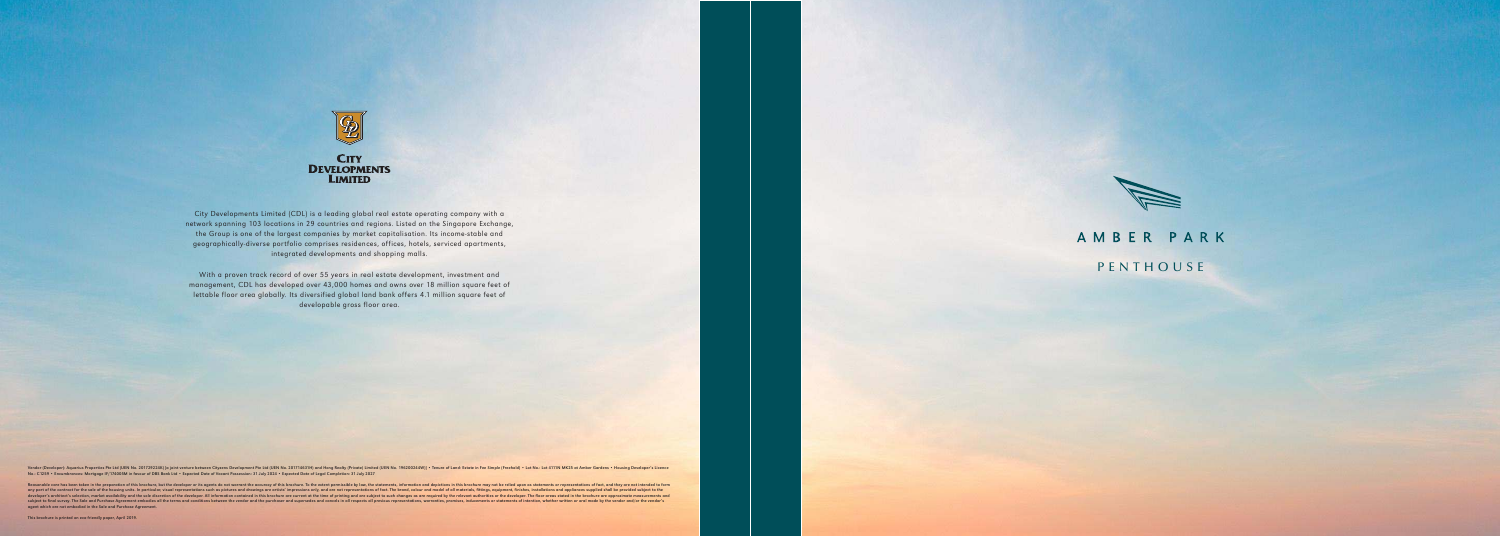For those wanting nothing less than extraordinary, the four penthouses at Amber Park await your discovery. These lavish abodes span two storeys in your choice of 6-bedroom or 6-bedroom+study, a rarity for penthouses. Luxuriate in elegant interiors made even more impressive by double-volume height in the living area. Out of your windows, the sea stretches into the horizon, adding infinitely to the vastness and sense of space.

 $T$ 

Equipped with top-of-the-range appliances from V-Zug and Bosch, including a wine chiller, the kitchen elevates even the simplest of meals to gourmet standards. In the master bedroom, you will find a generously sized walk-in wardrobe befitting your sartorial collection. The same luxurious touch is evident in the master bath featuring sophisticated wares and fittings from Villeroy & Boch, Geberit and Grohe, like the freestanding tub and vanities for two.

EAST COAST

### LUXURY.

## NOW TAKEN TO

NEW HEIGHTS.

ertist's impre



## APPROVED BALCONY SCREEN DESIGN

#### APPLICABLE UNIT TYPES:

TYPE PH1 and PH2

The balcony shall not be enclosed unless with the approved balcony screen design as shown above. The cost of the screen and installation shall be borne by the Purchaser.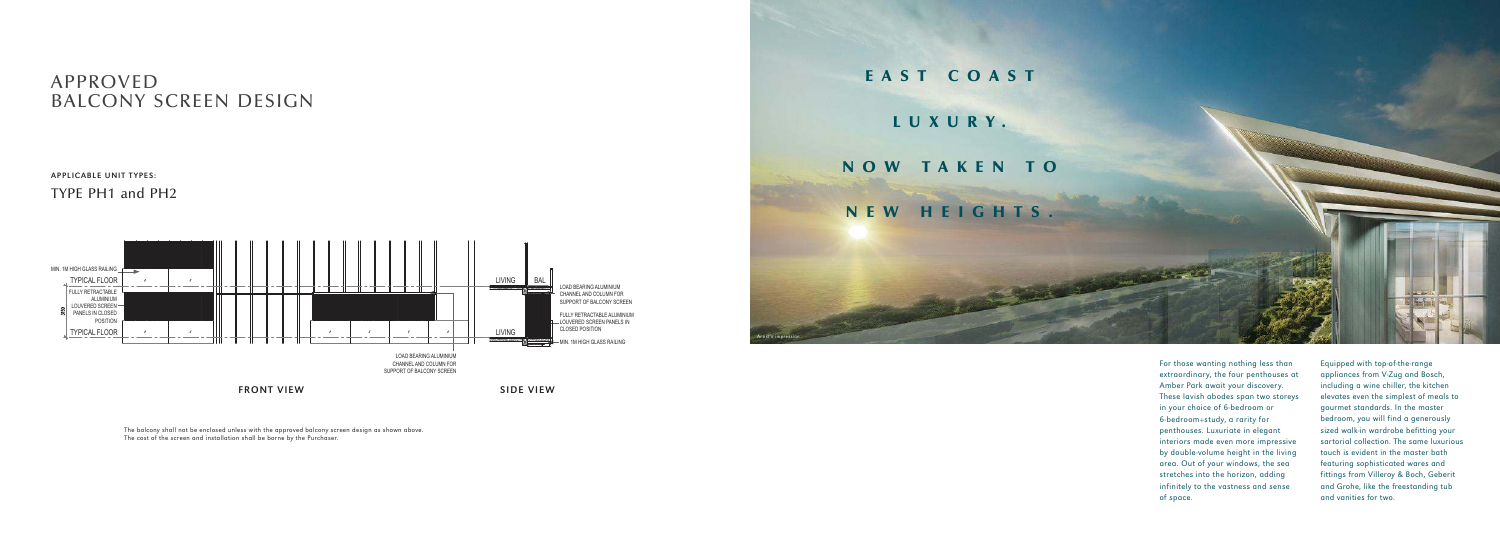Area includes air-con (A/C) ledge, balcony and strata void area where applicable. Please refer to the key plan for orientation. The plans are subject to change as may<br>be approved by relevant authorities. All floor plans ar unless with the approved balcony screen.

KEYPLAN IS NOT DRAWN TO SCALE

Area includes air-con (A/C) ledge, balcony and strata void area where applicable. Please refer to the key plan for orientation. The plans are subject to change as may be approved by relevant authorities. All floor plans are approximate measurements only and are subject to government re-survey. The balcony shall not be enclosed<br>unless with the approved balcony screen.

| <b>DB: Distribution Box</b> | <b>SC: Shoe Cabinet</b> | ST: Storage      | WIW: Walk-in-Wardrobe / Closet | <b>WD: Integrated Washer Dryer</b> |
|-----------------------------|-------------------------|------------------|--------------------------------|------------------------------------|
| W&D: Washer and Dryer       | F: Fridge               | WC: Water Closet | PES: Private Enclosed Space    |                                    |



KEYPLAN IS NOT DRAWN TO SCALE

| <b>DB: Distribution Box</b> | <b>SC: Shoe Cabinet</b> | ST: Storage      | WIW: Walk-in-Wardrobe / Closet | <b>WD: Integrated Washer Dryer</b> |
|-----------------------------|-------------------------|------------------|--------------------------------|------------------------------------|
| W&D: Washer and Dryer       | F: Fridge               | WC: Water Closet | PES: Private Enclosed Space    |                                    |



PENTHOUSE